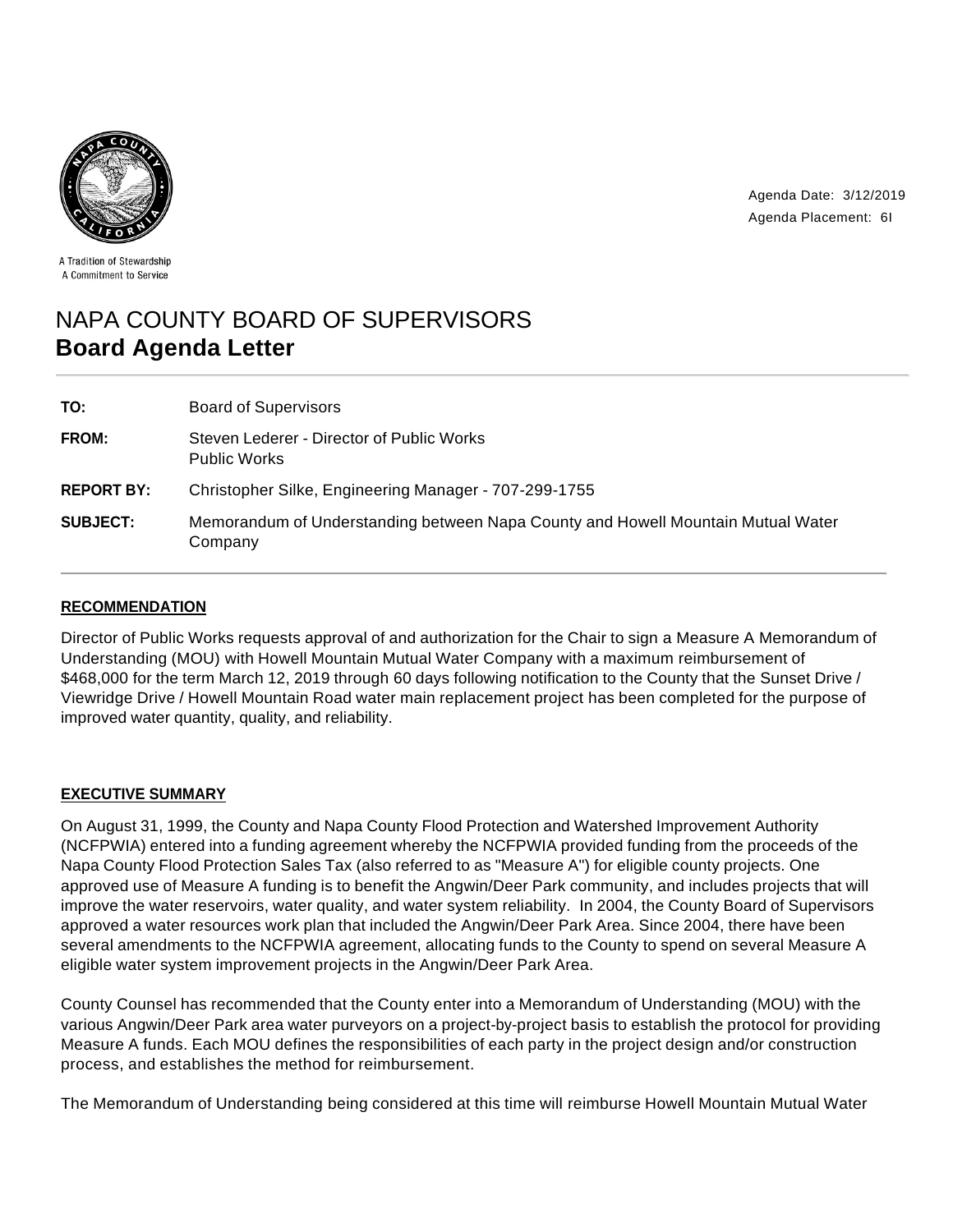Company (HMMWC) for potable water distribution system improvements. Dilapidated galvanized pipe, valves, and water service lines to the customer curb stop box underneath Sunset Drive, Viewridge Road, and Howell Mountain Road will be replaced with 6" and 4" AWWA C900 PVC pipe over an approximate total distance of 3,600 feet.

#### **FISCAL IMPACT**

| Is there a Fiscal Impact?         | Yes                                                                                                                                                                                                                                                                                                                                                                                                                                                                                                            |
|-----------------------------------|----------------------------------------------------------------------------------------------------------------------------------------------------------------------------------------------------------------------------------------------------------------------------------------------------------------------------------------------------------------------------------------------------------------------------------------------------------------------------------------------------------------|
| Is it currently budgeted?         | Yes                                                                                                                                                                                                                                                                                                                                                                                                                                                                                                            |
| Where is it budgeted?             | Public Works Project Budget (Fund 1000, Sub-Division 1220500, Program<br>05002 Angwin Water Study) funded through Measure A.                                                                                                                                                                                                                                                                                                                                                                                   |
| Is it Mandatory or Discretionary? | Discretionary                                                                                                                                                                                                                                                                                                                                                                                                                                                                                                  |
| Discretionary Justification:      | The project is within the water purveyor's share of the approximately \$7 million<br>dollars of Measure A funds that will be available for water projects in the<br>Angwin/Deer Park area. Water main replacement ranks high on the list<br>of capital improvements for Howell Mountain Mutual Water Company.<br>Project will address significant issues related to water supply reliability, as<br>well as public health and safety.                                                                          |
| Is the general fund affected?     | Yes                                                                                                                                                                                                                                                                                                                                                                                                                                                                                                            |
|                                   |                                                                                                                                                                                                                                                                                                                                                                                                                                                                                                                |
| Future fiscal impact:             | This expenditure (along with all future approved projects) will decrease the<br>remaining Measure A funds available to the Angwin/Deer Park area for water<br>supply reliability projects.                                                                                                                                                                                                                                                                                                                     |
| Consequences if not approved:     | HMMWC will not be able to replace vintage pipe with already authorized<br>Measure A funding. This would either force HMMWC to pay for the project<br>through user fees or assessments, possibly impacting their fiscal health<br>and/or requiring an increase in water rates. Alternatively, the water<br>company could choose not to proceed with project construction, which<br>would adversely impact water supply reliability and potentially subject their<br>water customers to health and safety risks. |

## **ENVIRONMENTAL IMPACT**

**ENVIRONMENTAL DETERMINATION:** The proposed action is not a project as defined by 14 California Code of Regulations 15378 (State CEQA Guidelines) and therefore CEQA is not applicable.

## **BACKGROUND AND DISCUSSION**

On August 31, 1999, the County and Napa County Flood Protection and Watershed Improvement Authority (NCFPWIA) entered into a funding agreement (Agreement No. 4202) whereby the NCFPWIA provided funding from the proceeds of the Napa County Flood Protection Sales Tax (also referred to as "Measure A") for eligible county projects. One approved use of Measure A funding is to benefit the Angwin/Deer Park community, and includes projects that: 1) Stabilize and enhance existing water reservoirs for the purpose of flood protection and water